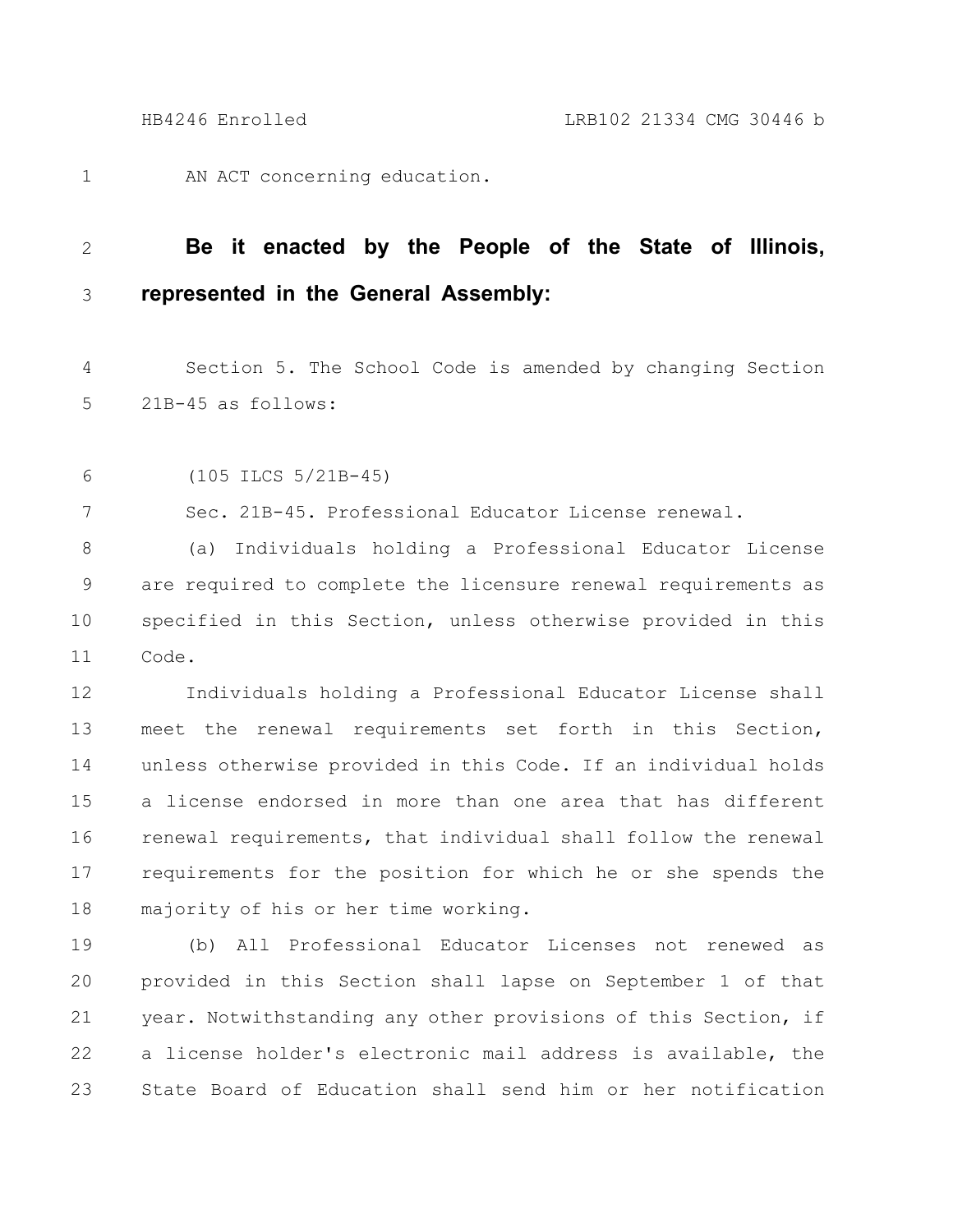HB4246 Enrolled - 2 - LRB102 21334 CMG 30446 b

electronically that his or her license will lapse if not renewed, to be sent no more than 6 months prior to the license lapsing. Lapsed licenses may be immediately reinstated upon (i) payment to the State Board of Education by the applicant of a \$50 \$500 penalty to the State Board of Education or (ii) the demonstration of proficiency by completing 9 semester hours of coursework from a regionally accredited institution of higher education in the content area that most aligns with one or more of the educator's endorsement areas. Any and all back fees, including without limitation registration fees owed from the time of expiration of the license until the date of reinstatement, shall be paid and kept in accordance with the provisions in Article 3 of this Code concerning an institute fund and the provisions in Article 21B of this Code concerning fees and requirements for registration. Licenses not registered in accordance with Section 21B-40 of this Code shall lapse after a period of 6 months from the expiration of the last year of registration or on January 1 of the fiscal year following initial issuance of the license. An unregistered license is invalid after September 1 for employment and performance of services in an Illinois public or State-operated school or cooperative and in a charter school. Any license or endorsement may be voluntarily surrendered by the license holder. A voluntarily surrendered license shall be treated as a revoked license. An Educator License with Stipulations with only a paraprofessional 1 2 3 4 5 6 7 8 9 10 11 12 13 14 15 16 17 18 19 20 21 22 23 24 25 26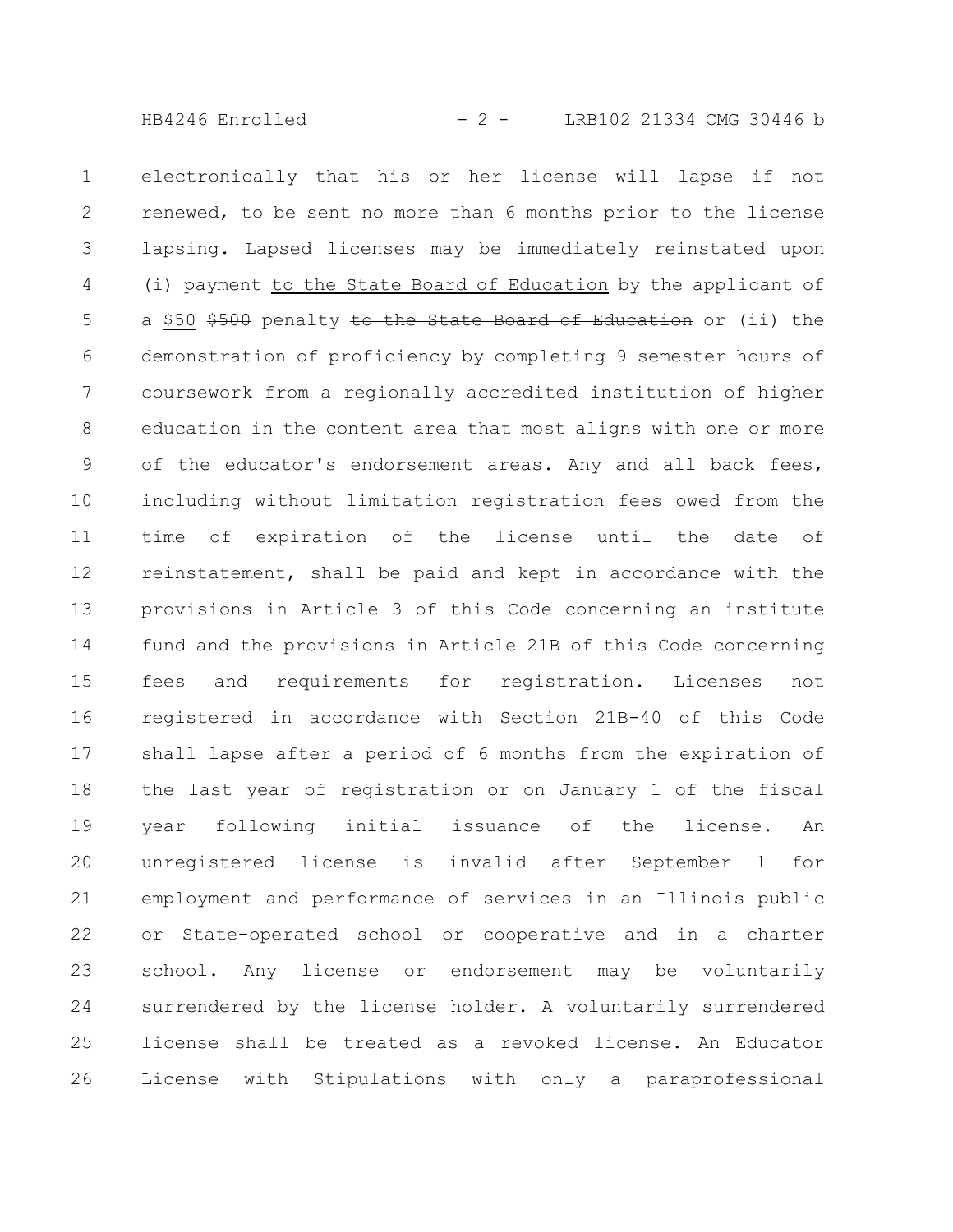HB4246 Enrolled - 3 - LRB102 21334 CMG 30446 b

endorsement does not lapse. 1

(c) From July 1, 2013 through June 30, 2014, in order to satisfy the requirements for licensure renewal provided for in this Section, each professional educator licensee with an administrative endorsement who is working in a position requiring such endorsement shall complete one Illinois Administrators' Academy course, as described in Article 2 of this Code, per fiscal year. 2 3 4 5 6 7 8

(c-5) All licenses issued by the State Board of Education under this Article that expire on June 30, 2020 and have not been renewed by the end of the 2020 renewal period shall be extended for one year and shall expire on June 30, 2021. 9 10 11 12

(d) Beginning July 1, 2014, in order to satisfy the requirements for licensure renewal provided for in this Section, each professional educator licensee may create a professional development plan each year. The plan shall address one or more of the endorsements that are required of his or her educator position if the licensee is employed and performing services in an Illinois public or State-operated school or cooperative. If the licensee is employed in a charter school, the plan shall address that endorsement or those endorsements most closely related to his or her educator position. Licensees employed and performing services in any other Illinois schools may participate in the renewal requirements by adhering to the same process. 13 14 15 16 17 18 19 20 21 22 23 24 25

Except as otherwise provided in this Section, the 26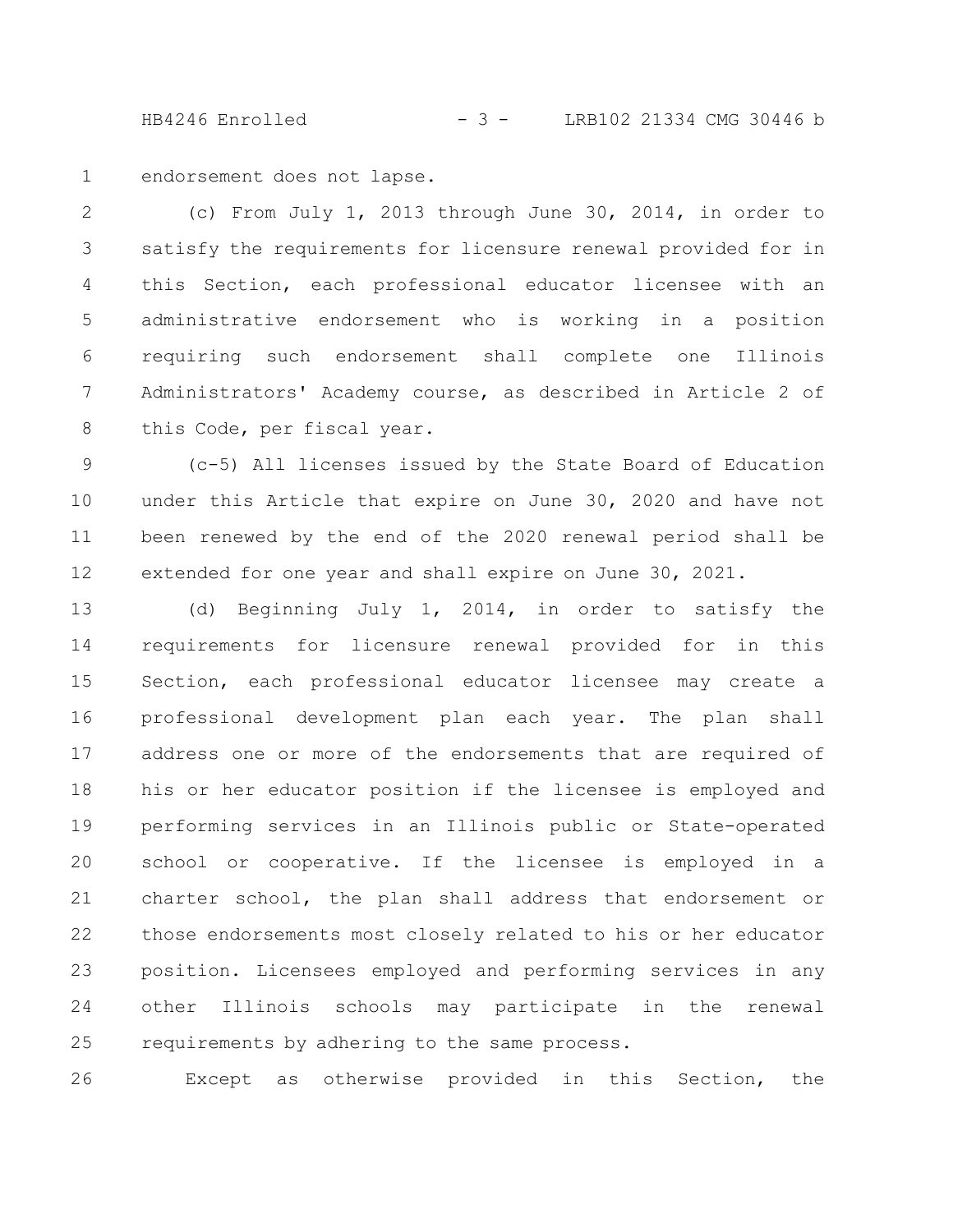$HB4246$  Enrolled  $-4 -$  LRB102 21334 CMG 30446 b

licensee's professional development activities shall align with one or more of the following criteria: 1 2

(1) activities are of a type that engage participants over a sustained period of time allowing for analysis, discovery, and application as they relate to student learning, social or emotional achievement, or well-being; 3 4 5 6

- (2) professional development aligns to the licensee's performance; 7 8
- (3) outcomes for the activities must relate to student growth or district improvement; 9 10

11

(4) activities align to State-approved standards; and

12

- (5) higher education coursework.
- (e) For each renewal cycle, each professional educator licensee shall engage in professional development activities. Prior to renewal, the licensee shall enter electronically into the Educator Licensure Information System (ELIS) the name, date, and location of the activity, the number of professional development hours, and the provider's name. The following provisions shall apply concerning professional development activities: 13 14 15 16 17 18 19 20
- (1) Each licensee shall complete a total of 120 hours of professional development per 5-year renewal cycle in order to renew the license, except as otherwise provided in this Section. 21 22 23 24
- (2) Beginning with his or her first full 5-year cycle, any licensee with an administrative endorsement who is not 25 26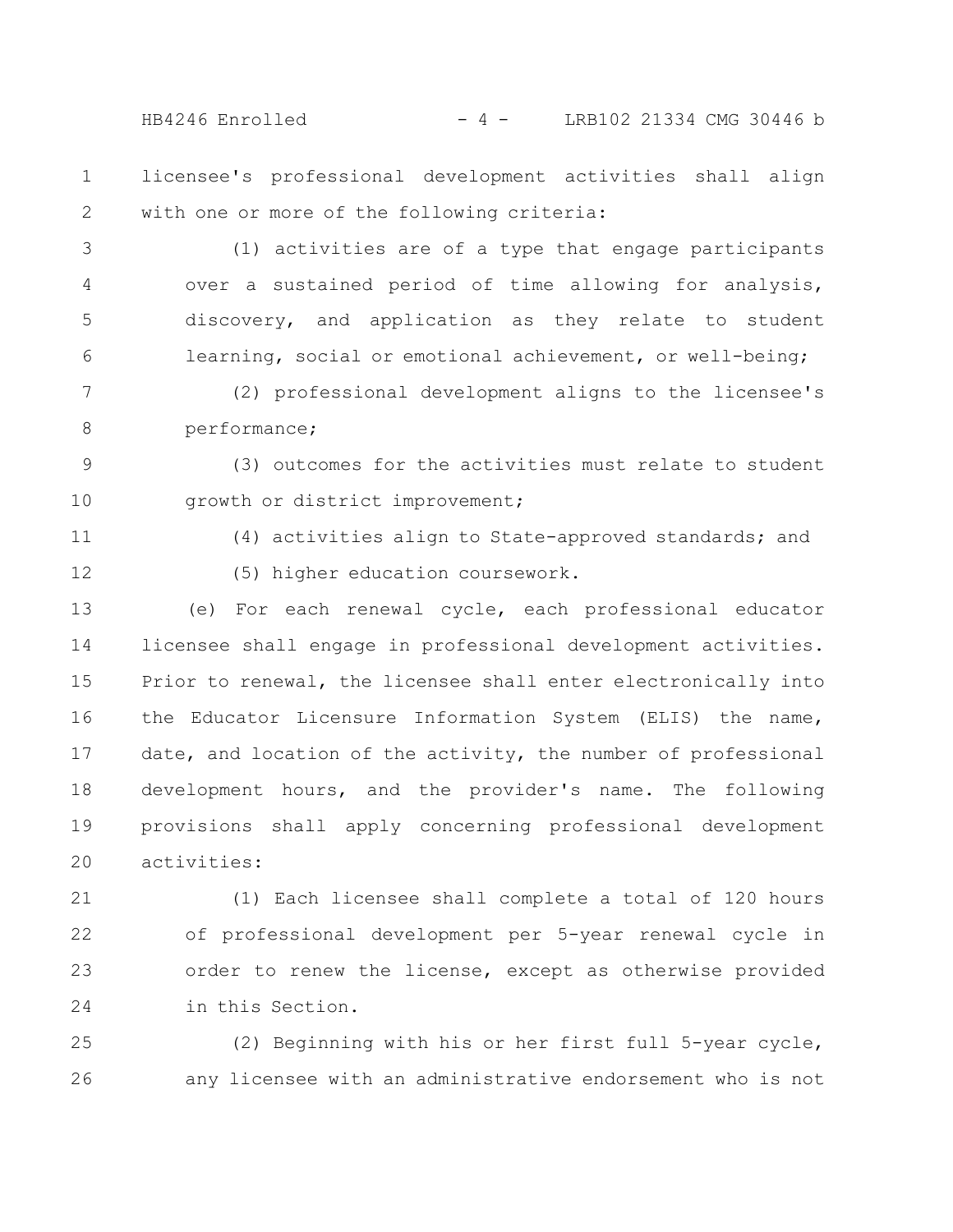HB4246 Enrolled - 5 - LRB102 21334 CMG 30446 b

working in a position requiring such endorsement is not required to complete Illinois Administrators' Academy courses, as described in Article 2 of this Code. Such licensees must complete one Illinois Administrators' Academy course within one year after returning to a position that requires the administrative endorsement. 1 2 3 4 5 6

(3) Any licensee with an administrative endorsement who is working in a position requiring such endorsement or an individual with a Teacher Leader endorsement serving in an administrative capacity at least 50% of the day shall complete one Illinois Administrators' Academy course, as described in Article 2 of this Code, each fiscal year in addition to 100 hours of professional development per 5-year renewal cycle in accordance with this Code. 7 8 9 10 11 12 13 14

(4) Any licensee holding a current National Board for Professional Teaching Standards (NBPTS) master teacher designation shall complete a total of 60 hours of professional development per 5-year renewal cycle in order to renew the license. 15 16 17 18 19

(5) Licensees working in a position that does not require educator licensure or working in a position for less than 50% for any particular year are considered to be exempt and shall be required to pay only the registration fee in order to renew and maintain the validity of the license. 20 21 22 23 24 25

26

(6) Licensees who are retired and qualify for benefits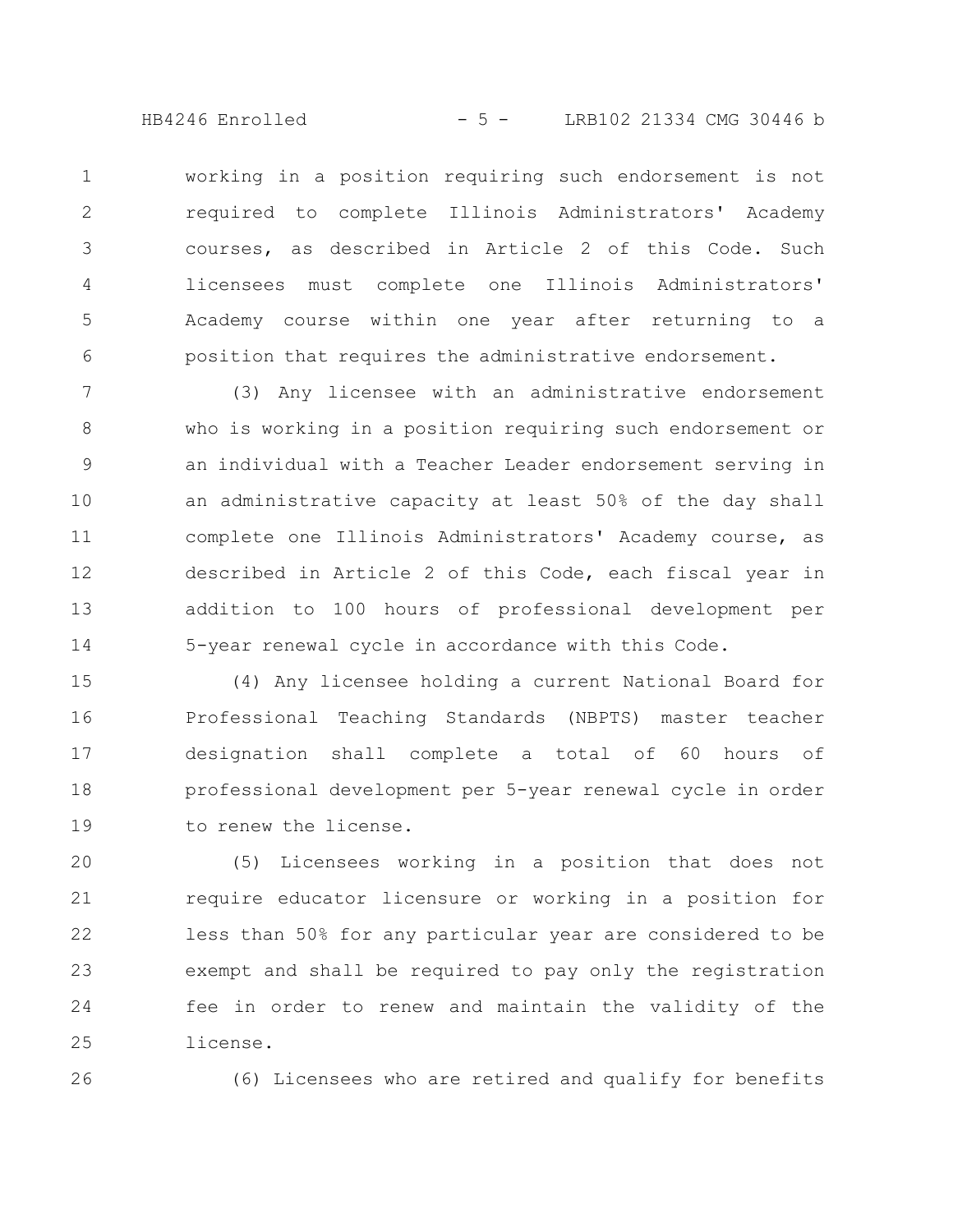HB4246 Enrolled - 6 - LRB102 21334 CMG 30446 b

from a State of Illinois retirement system shall be listed as retired notify the State Board of Education using ELIS, and the license shall be maintained in retired status. For any renewal cycle in which a licensee retires during the renewal cycle, the licensee must complete professional development activities on a prorated basis depending on the number of years during the renewal cycle the educator held an active license. If a licensee retires during a renewal cycle, the license status must be updated Hicensee must notify the State Board of Education using ELIS indicating that the licensee wishes to maintain the license in retired status and the licensee must show proof of completion of professional development activities on a prorated basis for all years of that renewal cycle for which the license was active. An individual with a license in retired status shall not be required to complete professional development activities or pay registration fees until returning to a position that requires educator licensure. Upon returning to work in a position that requires the Professional Educator License, the license status shall immediately be updated using ELIS licensee shall immediately pay a registration fee and the licensee shall complete renewal requirements for that year. A retired teacher, even if returning to a position that requires educator licensure, shall not be required to pay registration fees. A license in retired status cannot 1 2 3 4 5 6 7 8 9 10 11 12 13 14 15 16 17 18 19 20 21 22 23 24 25 26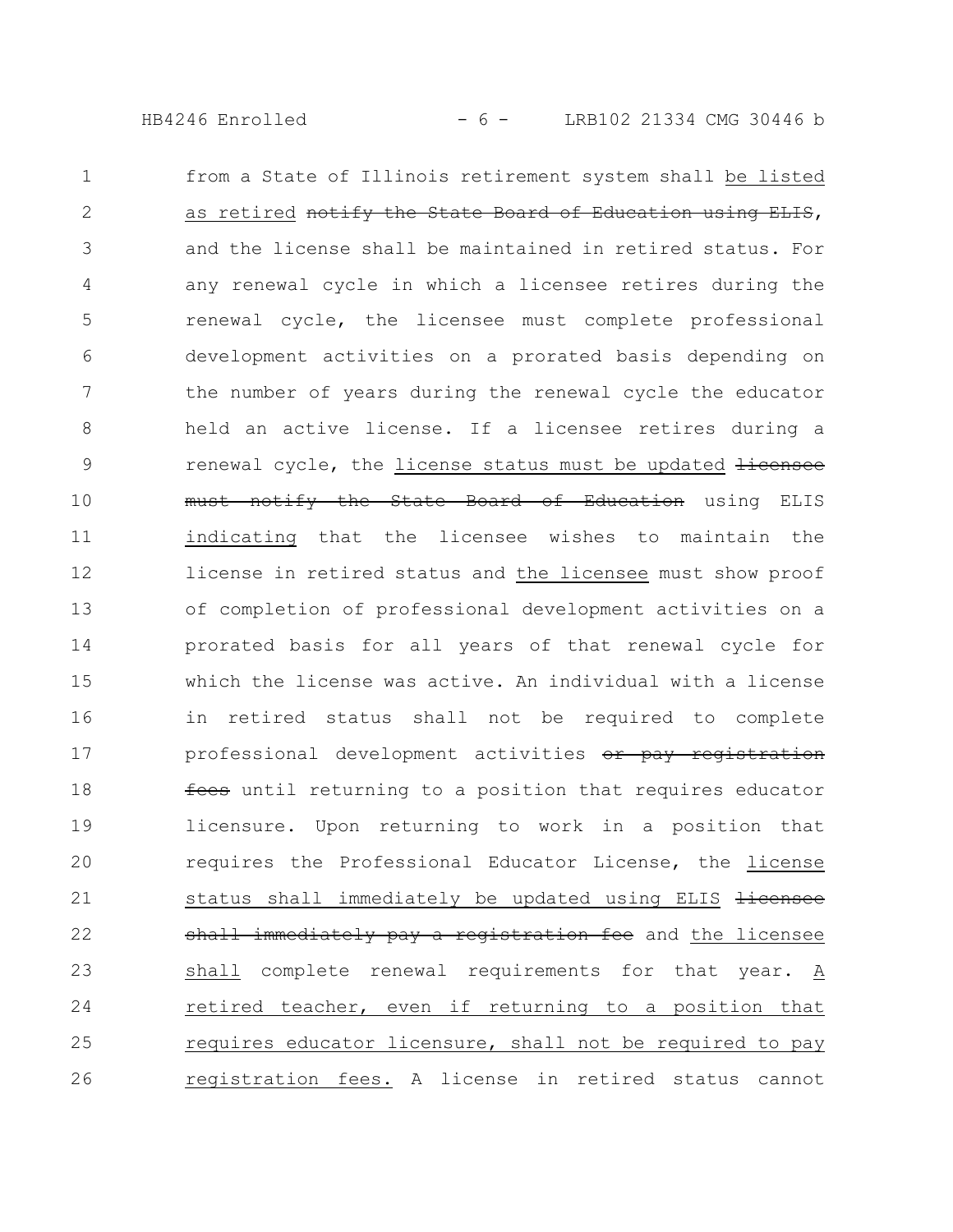HB4246 Enrolled - 7 - LRB102 21334 CMG 30446 b

lapse. Beginning on January 6, 2017 (the effective date of Public Act 99-920) through December 31, 2017, any licensee who has retired and whose license has lapsed for failure to renew as provided in this Section may reinstate that license and maintain it in retired status upon providing proof to the State Board of Education using ELIS that the licensee is retired and is not working in a position that requires a Professional Educator License. 1 2 3 4 5 6 7 8

(7) For any renewal cycle in which professional development hours were required, but not fulfilled, the licensee shall complete any missed hours to total the minimum professional development hours required in this Section prior to September 1 of that year. Professional development hours used to fulfill the minimum required hours for a renewal cycle may be used for only one renewal cycle. For any fiscal year or renewal cycle in which an Illinois Administrators' Academy course was required but not completed, the licensee shall complete any missed Illinois Administrators' Academy courses prior to September 1 of that year. The licensee may complete all deficient hours and Illinois Administrators' Academy courses while continuing to work in a position that requires that license until September 1 of that year. 9 10 11 12 13 14 15 16 17 18 19 20 21 22 23

(8) Any licensee who has not fulfilled the professional development renewal requirements set forth in this Section at the end of any 5-year renewal cycle is 24 25 26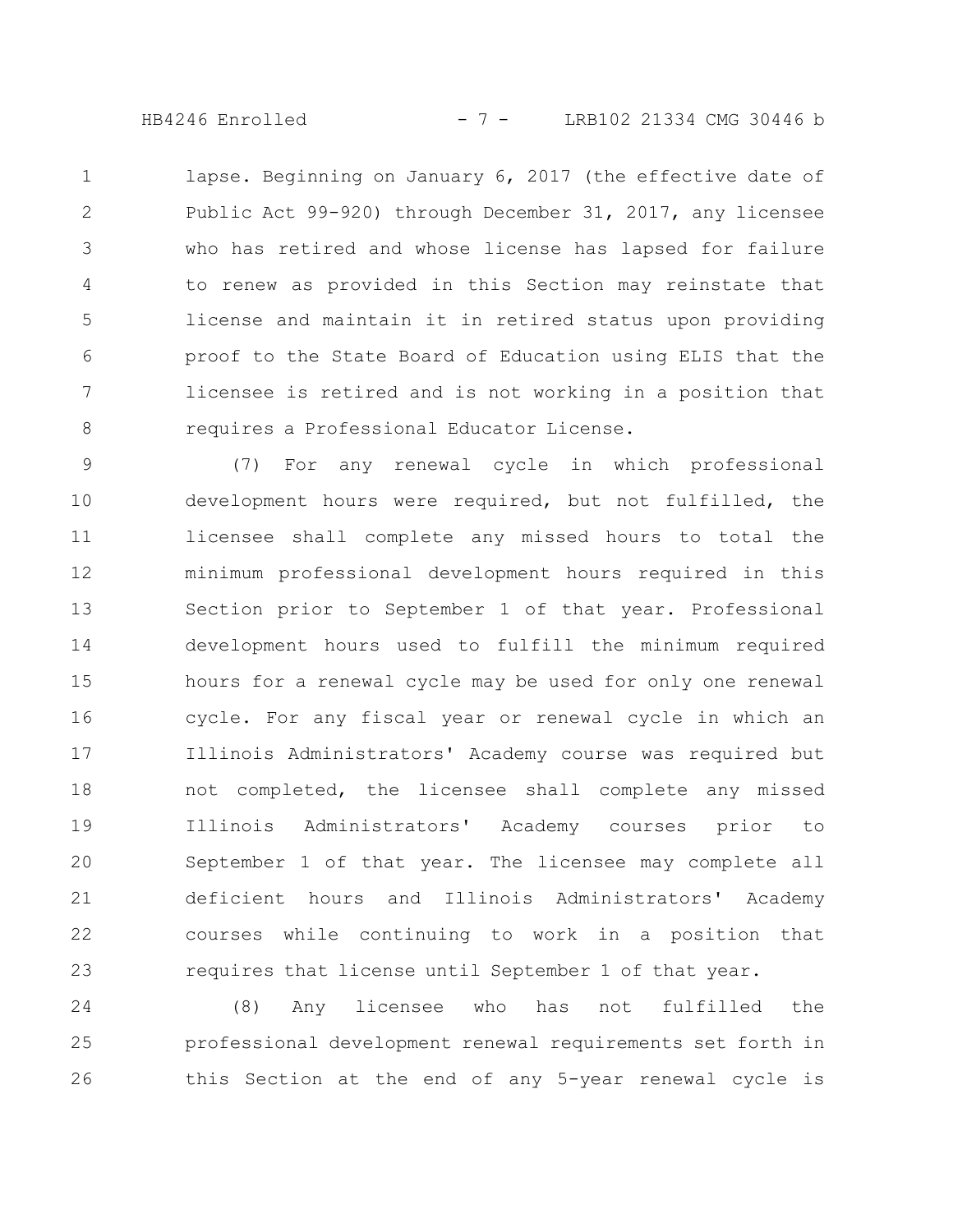HB4246 Enrolled - 8 - LRB102 21334 CMG 30446 b

ineligible to register his or her license and may submit an appeal to the State Superintendent of Education for reinstatement of the license. 1 2 3

(9) If professional development opportunities were unavailable to a licensee, proof that opportunities were unavailable and request for an extension of time beyond August 31 to complete the renewal requirements may be submitted from April 1 through June 30 of that year to the State Educator Preparation and Licensure Board. If an extension is approved, the license shall remain valid during the extension period. 4 5 6 7 8 9 10 11

(10) Individuals who hold exempt licenses prior to December 27, 2013 (the effective date of Public Act 98-610) shall commence the annual renewal process with the first scheduled registration due after December 27, 2013 (the effective date of Public Act 98-610). 12 13 14 15 16

(11) Notwithstanding any other provision of this subsection  $(e)$ , if a licensee earns more than the required number of professional development hours during a renewal cycle, then the licensee may carry over any hours earned from April 1 through June 30 of the last year of the renewal cycle. Any hours carried over in this manner must be applied to the next renewal cycle. Illinois Administrators' Academy courses or hours earned in those courses may not be carried over. 17 18 19 20 21 22 23 24 25

(f) At the time of renewal, each licensee shall respond to 26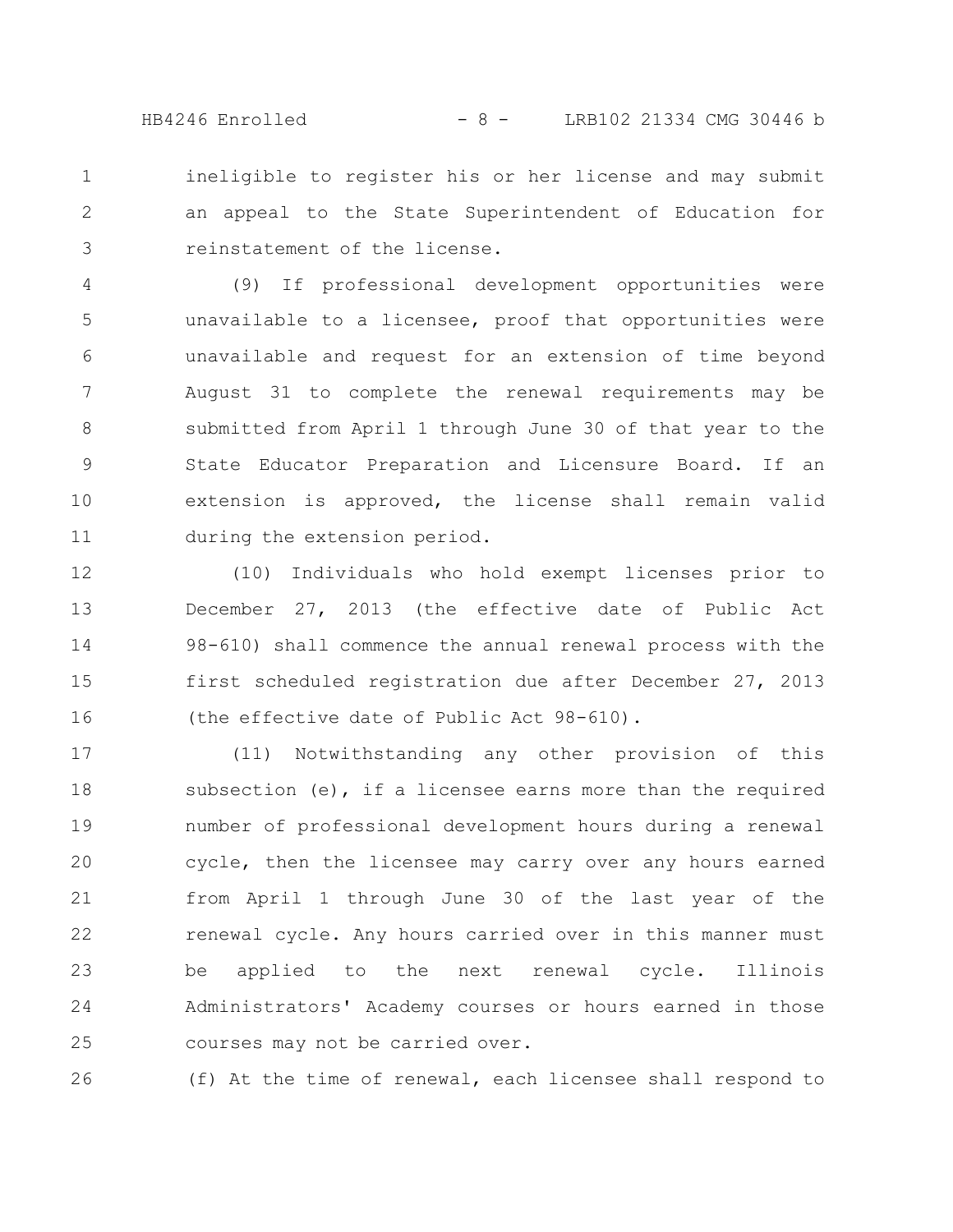HB4246 Enrolled - 9 - LRB102 21334 CMG 30446 b

the required questions under penalty of perjury. 1

(f-5) The State Board of Education shall conduct random audits of licensees to verify a licensee's fulfillment of the professional development hours required under this Section. Upon completion of a random audit, if it is determined by the State Board of Education that the licensee did not complete the required number of professional development hours or did not provide sufficient proof of completion, the licensee shall be notified that his or her license has lapsed. A license that has lapsed under this subsection may be reinstated as provided in subsection (b). 2 3 4 5 6 7 8 9 10 11

(g) The following entities shall be designated as approved to provide professional development activities for the renewal of Professional Educator Licenses: 12 13 14

15

(1) The State Board of Education.

(2) Regional offices of education and intermediate service centers. 16 17

(3) Illinois professional associations representing the following groups that are approved by the State Superintendent of Education: 18 19 20

21

22

(A) school administrators;

(B) principals;

(C) school business officials; 23

(D) teachers, including special education teachers; 24 25

(E) school boards; 26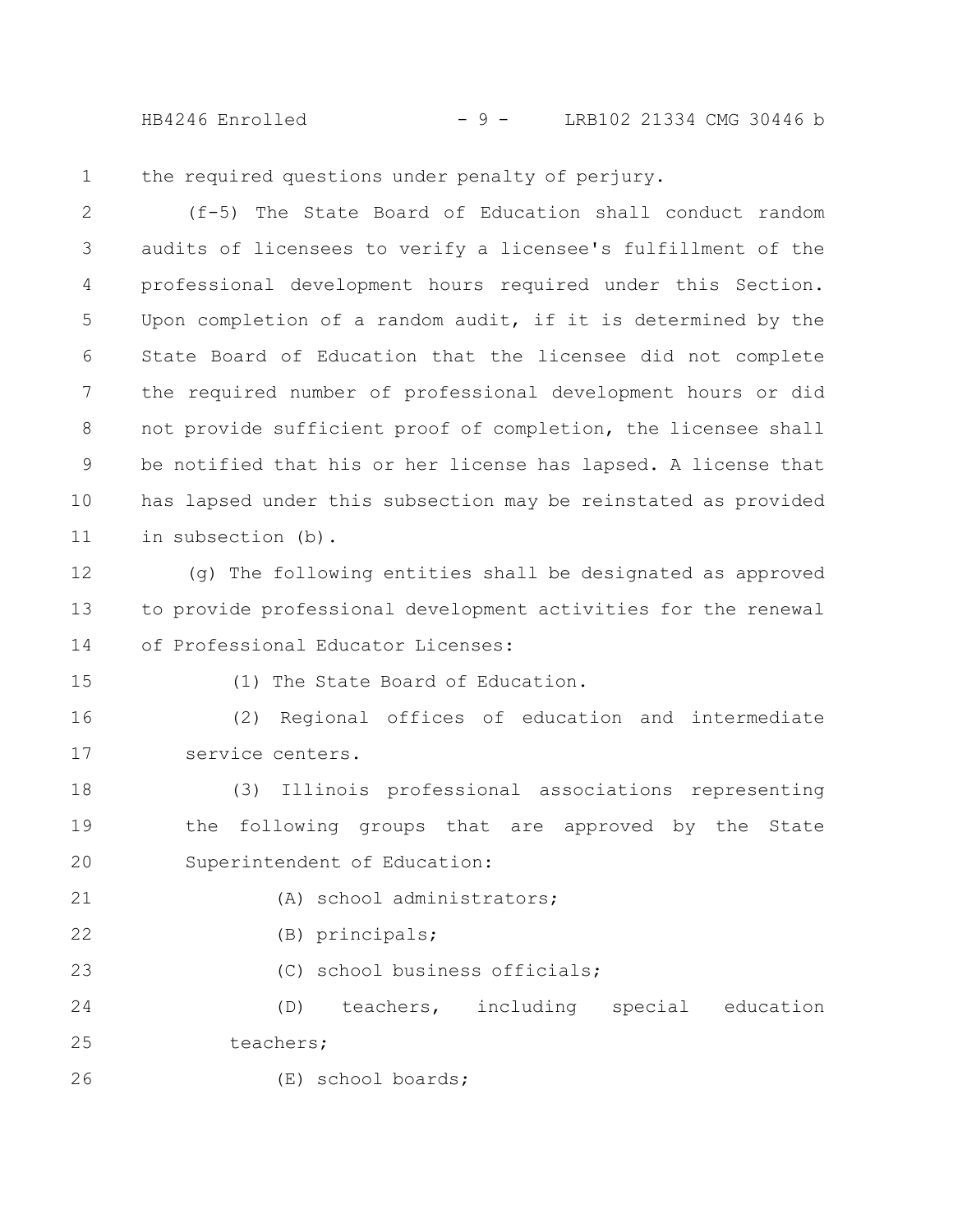1

2

3

26

(F) school districts;

- (G) parents; and
	- (H) school service personnel.

(4) Regionally accredited institutions of higher education that offer Illinois-approved educator preparation programs and public community colleges subject to the Public Community College Act. 4 5 6 7

(5) Illinois public school districts, charter schools authorized under Article 27A of this Code, and joint educational programs authorized under Article 10 of this Code for the purposes of providing career and technical education or special education services. 8 9 10 11 12

(6) A not-for-profit organization that, as of December 31, 2014 (the effective date of Public Act 98-1147), has had or has a grant from or a contract with the State Board of Education to provide professional development services in the area of English Learning to Illinois school districts, teachers, or administrators. 13 14 15 16 17 18

(7) State agencies, State boards, and State commissions. 19 20

(8) Museums as defined in Section 10 of the Museum Disposition of Property Act. 21 22

(h) Approved providers under subsection (g) of this Section shall make available professional development opportunities that satisfy at least one of the following: 23 24 25

(1) increase the knowledge and skills of school and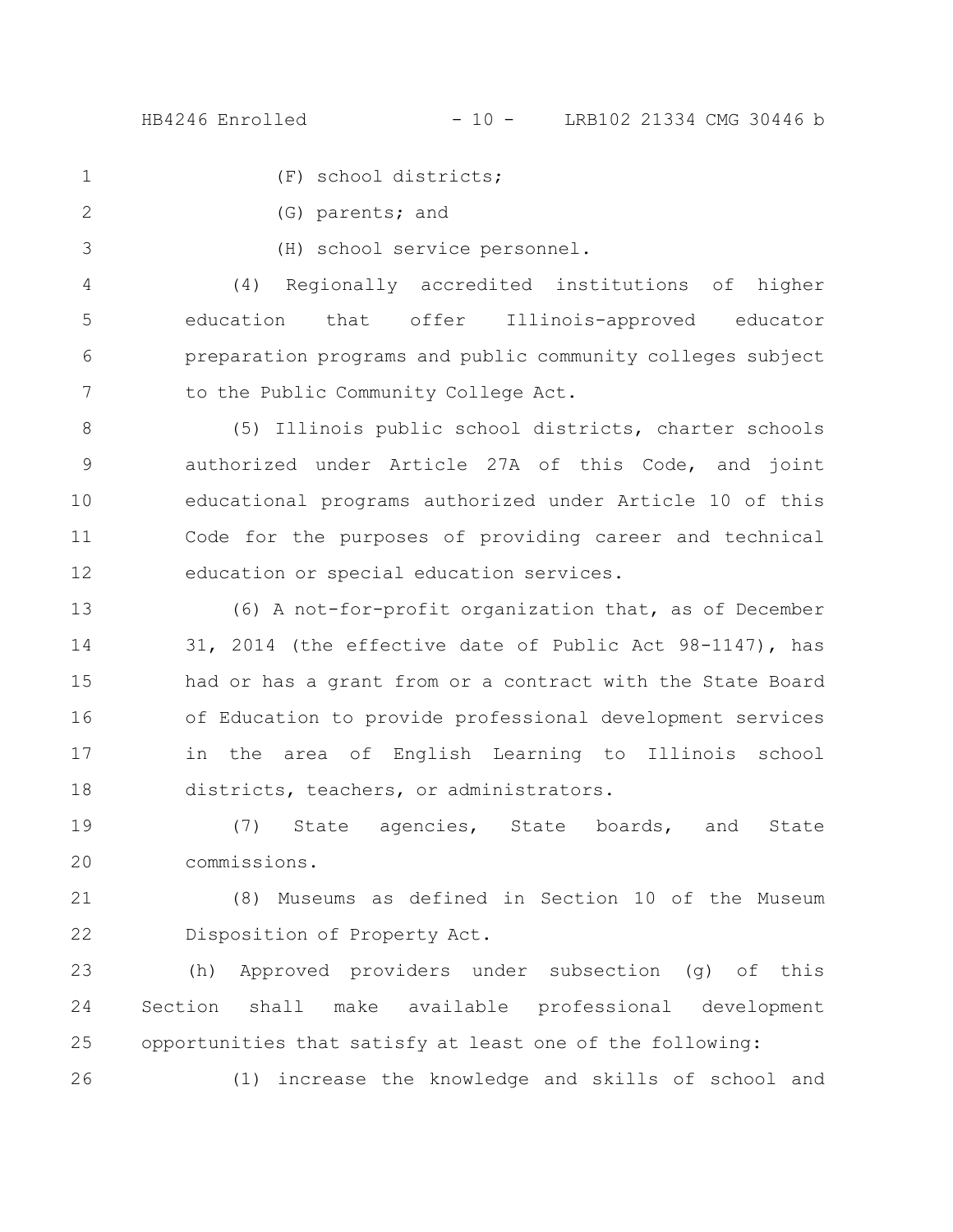HB4246 Enrolled - 11 - LRB102 21334 CMG 30446 b

district leaders who guide continuous professional development; (2) improve the learning of students; (3) organize adults into learning communities whose goals are aligned with those of the school and district; (4) deepen educator's content knowledge; (5) provide educators with research-based instructional strategies to assist students in meeting rigorous academic standards; (6) prepare educators to appropriately use various types of classroom assessments; (7) use learning strategies appropriate to the intended goals; (8) provide educators with the knowledge and skills to collaborate; (9) prepare educators to apply research to decision making; or (10) provide educators with training on inclusive practices in the classroom that examines instructional and behavioral strategies that improve academic and social-emotional outcomes for all students, with or without disabilities, in a general education setting. (i) Approved providers under subsection (g) of this Section shall do the following: (1) align professional development activities to the State-approved national standards for professional 1 2 3 4 5 6 7 8 9 10 11 12 13 14 15 16 17 18 19 20 21 22 23 24 25 26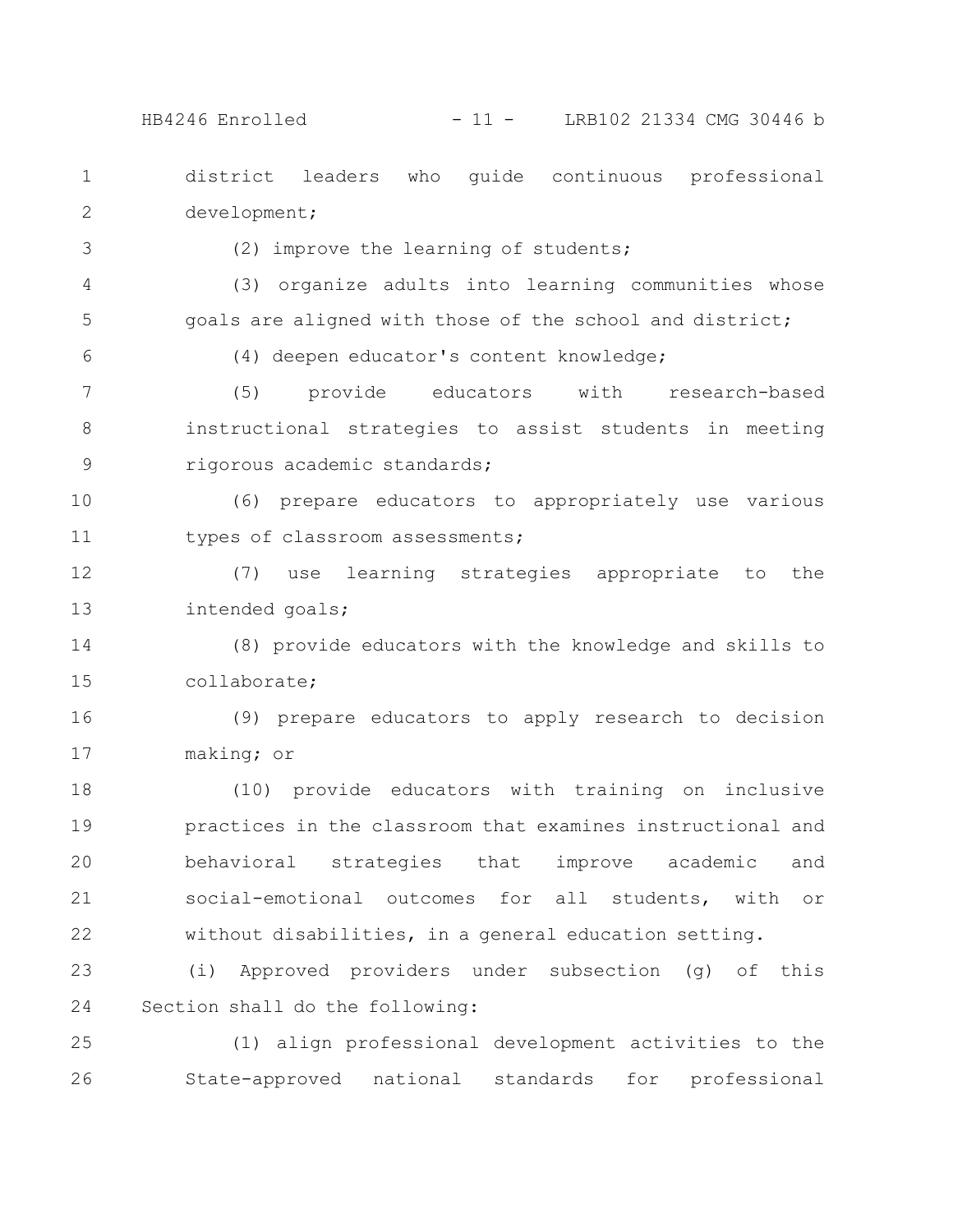learning; 1

(2) meet the professional development criteria for Illinois licensure renewal; 2 3

(3) produce a rationale for the activity that explains how it aligns to State standards and identify the assessment for determining the expected impact on student learning or school improvement; 4 5 6 7

(4) maintain original documentation for completion of activities; 8 9

(5) provide license holders with evidence of completion of activities; 10 11

(6) request an Illinois Educator Identification Number (IEIN) for each educator during each professional development activity; and 12 13 14

(7) beginning on July 1, 2019, register annually with the State Board of Education prior to offering any professional development opportunities in the current fiscal year. 15 16 17 18

(j) The State Board of Education shall conduct annual audits of a subset of approved providers, except for school districts, which shall be audited by regional offices of education and intermediate service centers. The State Board of Education shall ensure that each approved provider, except for a school district, is audited at least once every 5 years. The State Board of Education may conduct more frequent audits of providers if evidence suggests the requirements of this 19 20 21 22 23 24 25 26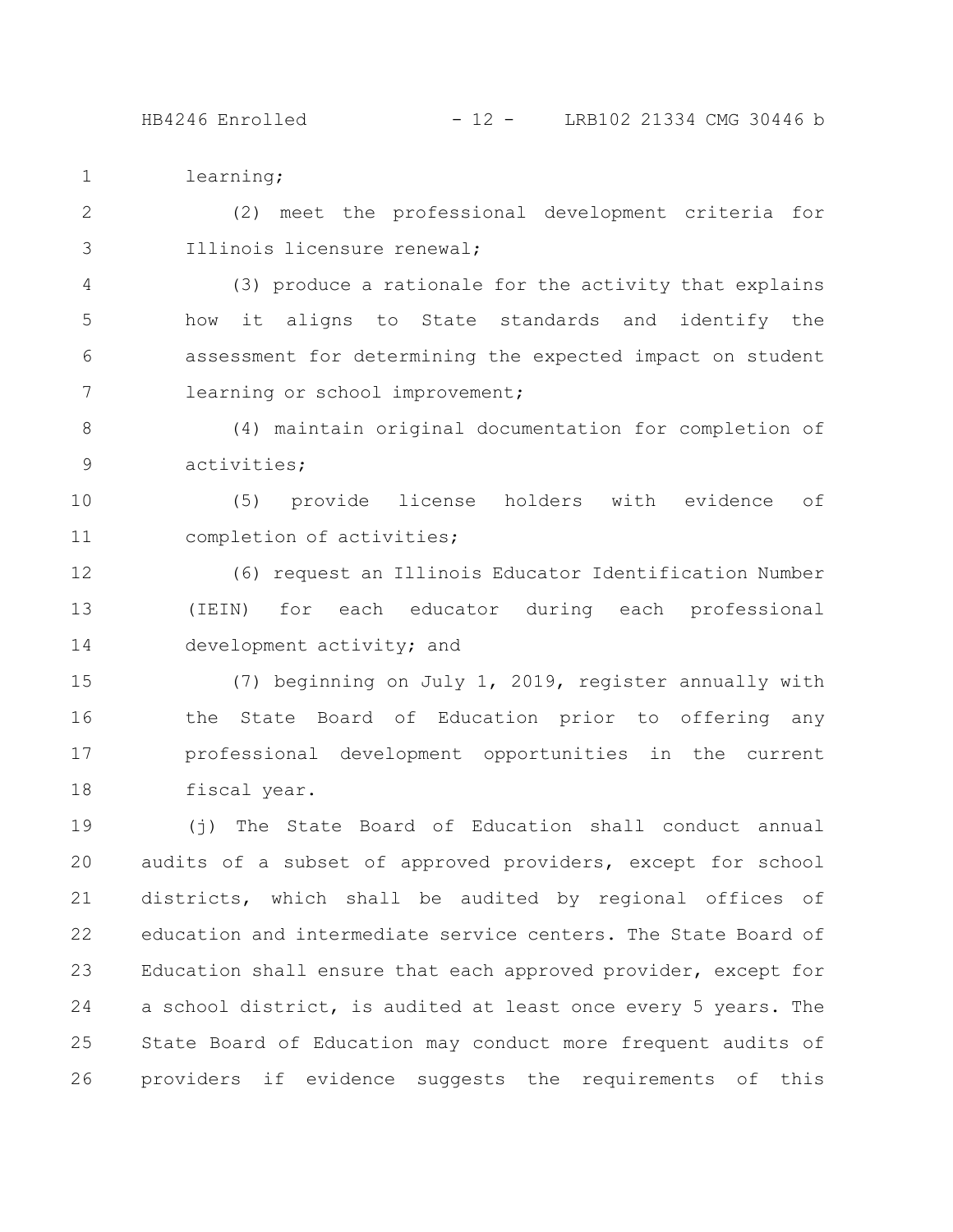HB4246 Enrolled - 13 - LRB102 21334 CMG 30446 b

Section or administrative rules are not being met. 1

2

(1) (Blank).

(2) Approved providers shall comply with the requirements in subsections (h) and (i) of this Section by annually submitting data to the State Board of Education demonstrating how the professional development activities impacted one or more of the following: 3 4 5 6 7

(A) educator and student growth in regards to content knowledge or skills, or both; 8 9

(B) educator and student social and emotional growth; or 10 11

(C) alignment to district or school improvement plans. 12 13

(3) The State Superintendent of Education shall review the annual data collected by the State Board of Education, regional offices of education, and intermediate service centers in audits to determine if the approved provider has met the criteria and should continue to be an approved provider or if further action should be taken as provided in rules. 14 15 16 17 18 19 20

(k) Registration fees shall be paid for the next renewal cycle between April 1 and June 30 in the last year of each 5-year renewal cycle using ELIS. If all required professional development hours for the renewal cycle have been completed and entered by the licensee, the licensee shall pay the registration fees for the next cycle using a form of credit or 21 22 23 24 25 26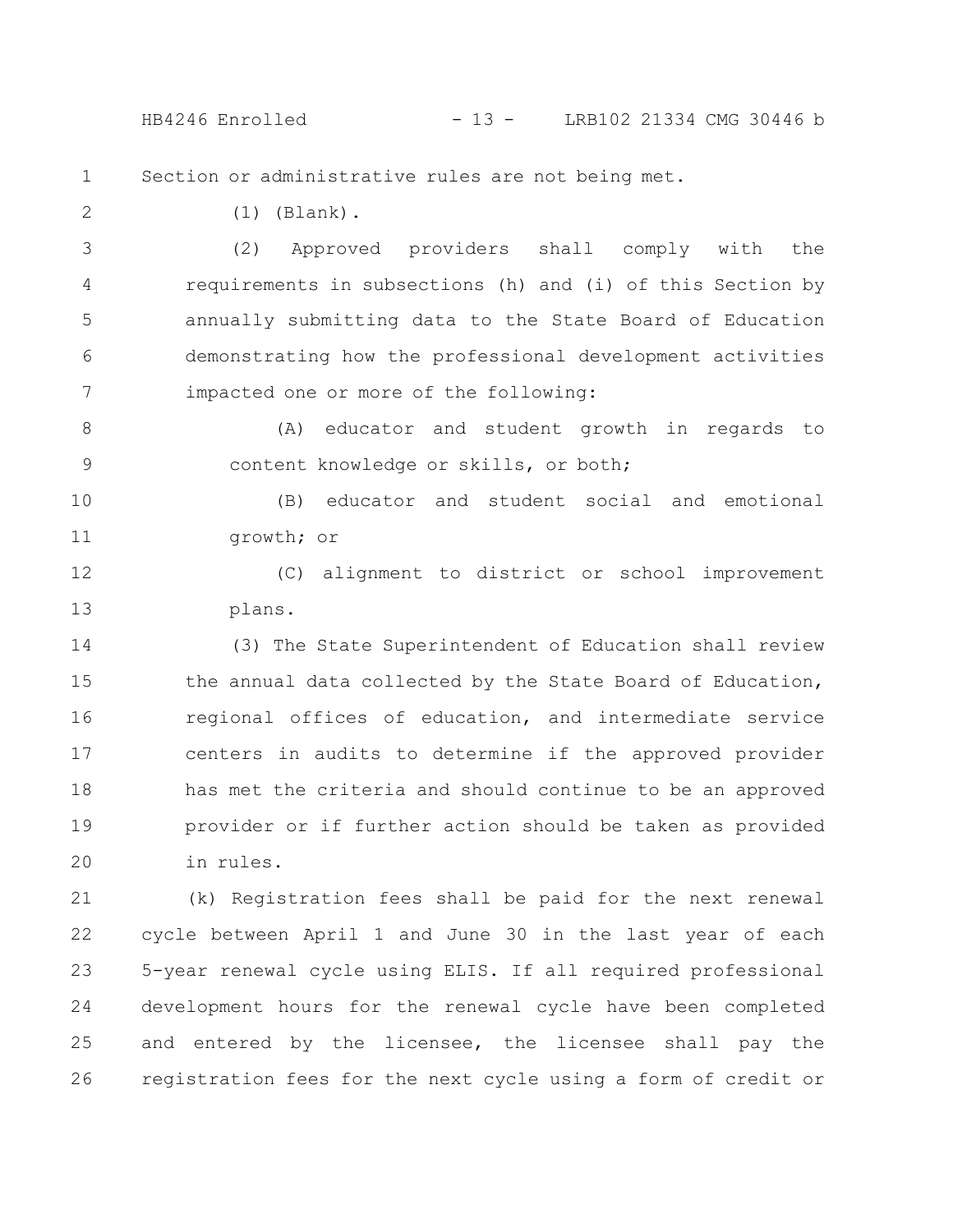HB4246 Enrolled - 14 - LRB102 21334 CMG 30446 b

debit card. 1

(l) Any professional educator licensee endorsed for school support personnel who is employed and performing services in Illinois public schools and who holds an active and current professional license issued by the Department of Financial and Professional Regulation or a national certification board, as approved by the State Board of Education, related to the endorsement areas on the Professional Educator License shall be deemed to have satisfied the continuing professional development requirements provided for in this Section. Such individuals shall be required to pay only registration fees to renew the Professional Educator License. An individual who does not hold a license issued by the Department of Financial and Professional Regulation shall complete professional development requirements for the renewal of a Professional Educator License provided for in this Section. 2 3 4 5 6 7 8 9 10 11 12 13 14 15 16

(m) Appeals to the State Educator Preparation and Licensure Board must be made within 30 days after receipt of notice from the State Superintendent of Education that a license will not be renewed based upon failure to complete the requirements of this Section. A licensee may appeal that decision to the State Educator Preparation and Licensure Board in a manner prescribed by rule. 17 18 19 20 21 22 23

(1) Each appeal shall state the reasons why the State Superintendent's decision should be reversed and shall be sent by certified mail, return receipt requested, to the 24 25 26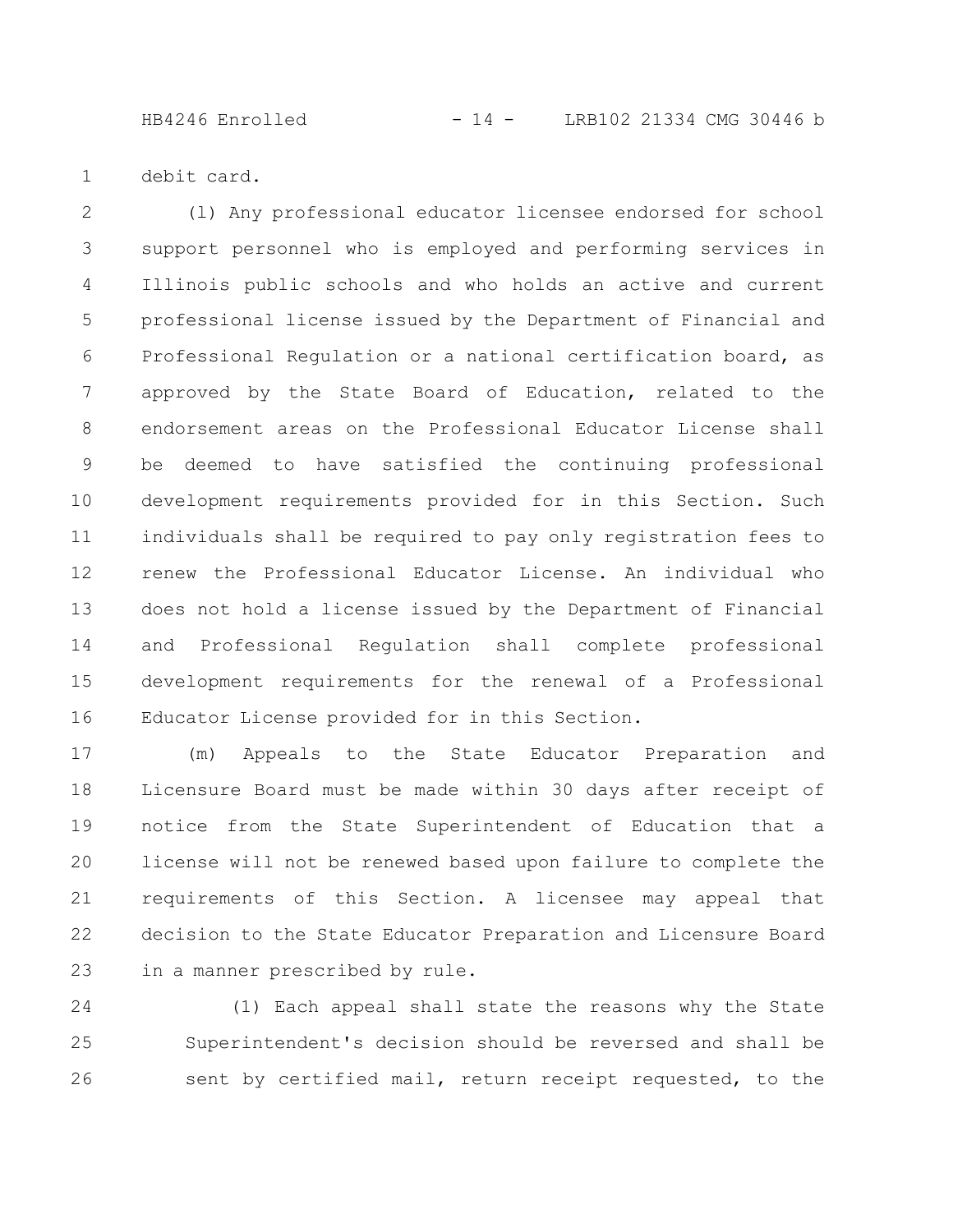HB4246 Enrolled - 15 - LRB102 21334 CMG 30446 b

State Board of Education. 1

(2) The State Educator Preparation and Licensure Board shall review each appeal regarding renewal of a license within 90 days after receiving the appeal in order to determine whether the licensee has met the requirements of this Section. The State Educator Preparation and Licensure Board may hold an appeal hearing or may make its determination based upon the record of review, which shall consist of the following: 2 3 4 5 6 7 8 9

(A) the regional superintendent of education's rationale for recommending nonrenewal of the license, if applicable; 10 11 12

(B) any evidence submitted to the State Superintendent along with the individual's electronic statement of assurance for renewal; and 13 14 15

(C) the State Superintendent's rationale for nonrenewal of the license. 16 17

(3) The State Educator Preparation and Licensure Board shall notify the licensee of its decision regarding license renewal by certified mail, return receipt requested, no later than 30 days after reaching a decision. Upon receipt of notification of renewal, the licensee, using ELIS, shall pay the applicable registration fee for the next cycle using a form of credit or debit card. 18 19 20 21 22 23 24 25

(n) The State Board of Education may adopt rules as may be 26